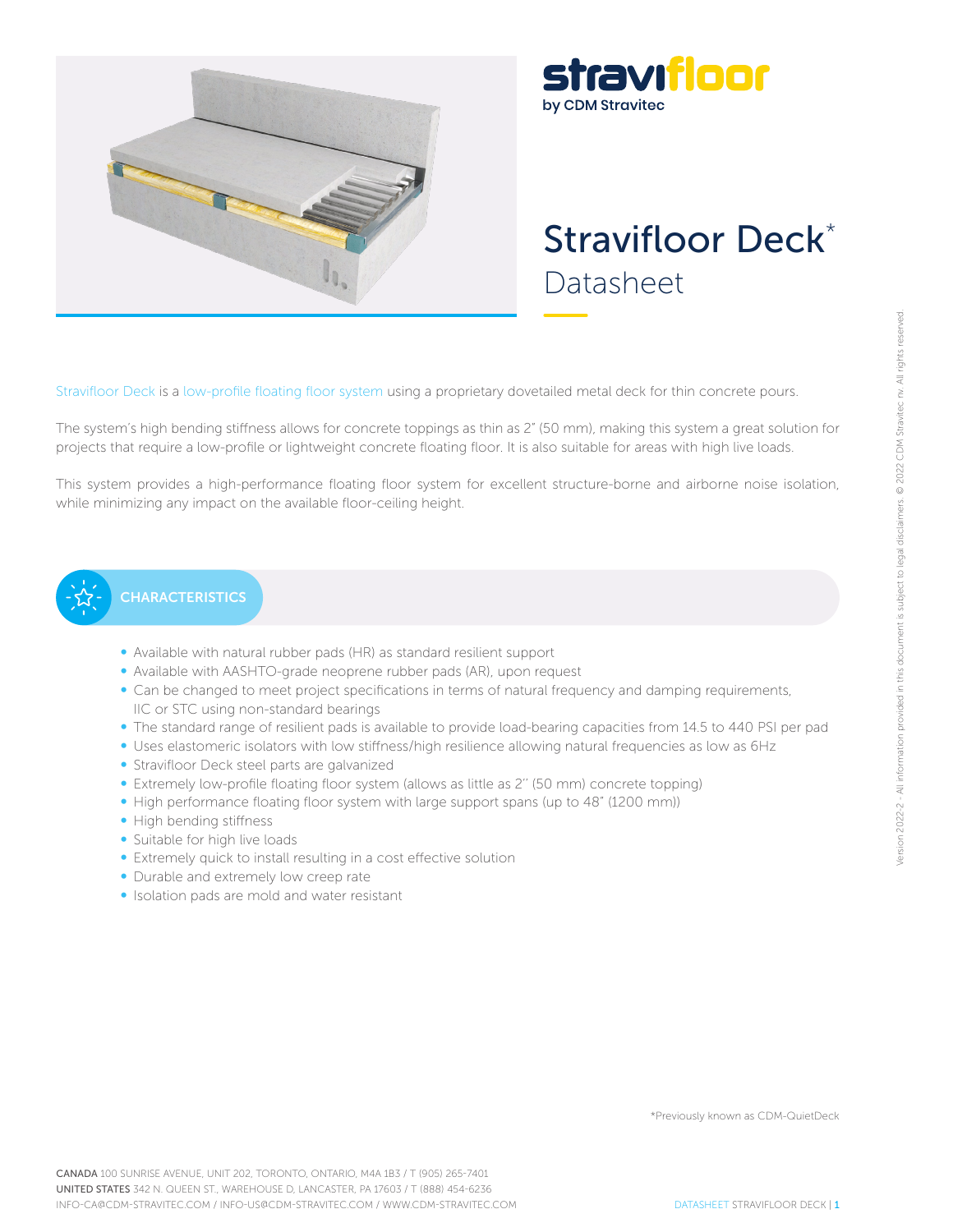#### Dovetailed sheeting



#### Channel

#### Rail Standard length

4' or 8' (1.2 m or 2.4 m)

#### Pad

Stravifloor Deck standard solutions are available with resilient pads in four standard grades: Pad-L (low stiffness), Pad-M (medium stiffness), Pad-H (high stiffness) and Pad-X (extra high stiffness)

#### **Thickness**

1-3/16" (30 mm) or 2" (50 mm)

Note: the type of elastomeric pad as well as the channel spacing - which can be between 1' 3/8" and 48" (400 mm and 1200 mm) - need to be determined by the CDM Stravitec engineering team according the (concrete or screed) floating floor thickness and the load cases in operation phase.



Resilient strips specially designed to minimize the flanking transmissions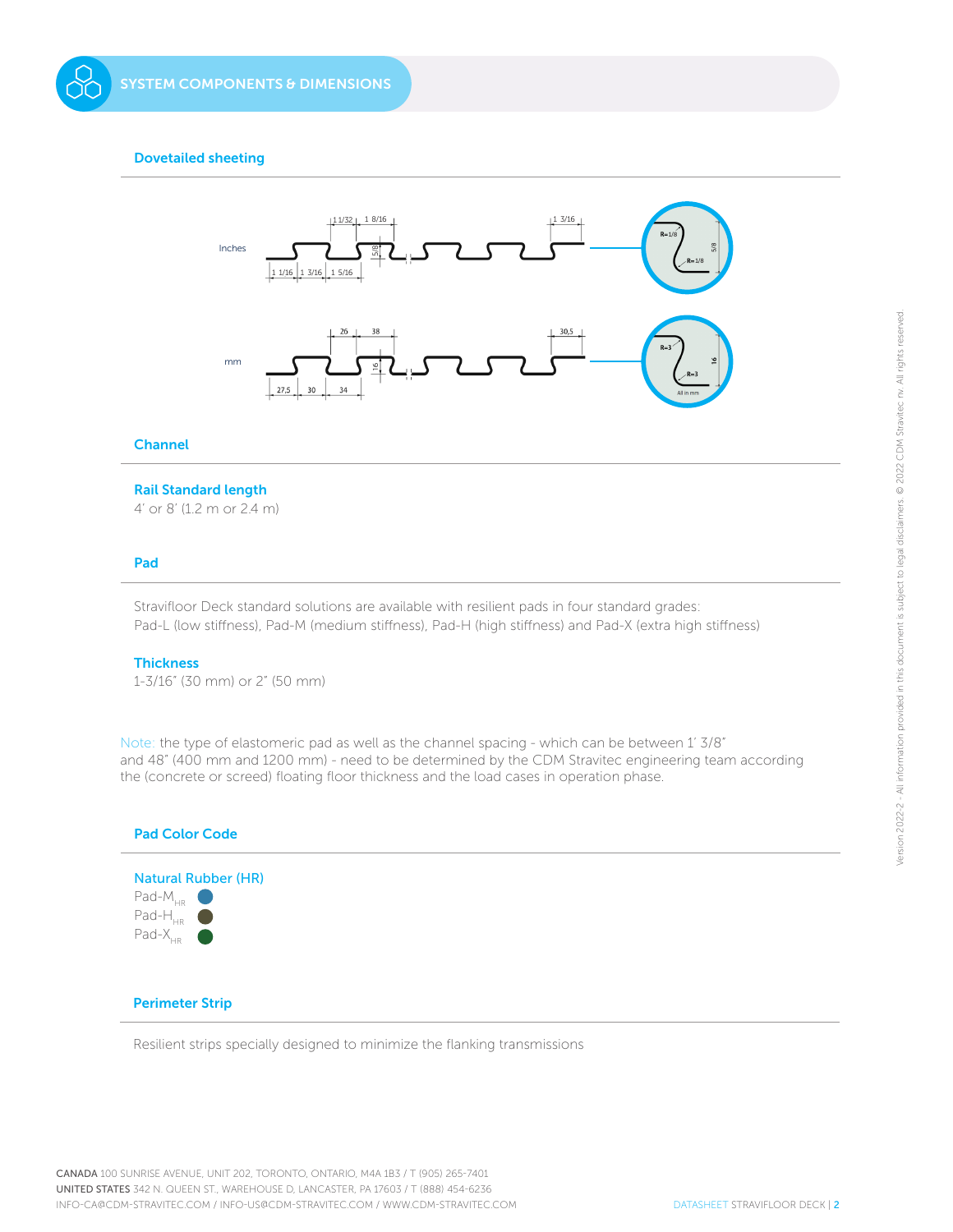Fiberglass or rock wool insulation

Note: the steel mesh necessary to cope with the loads in the finished floor needs to be calculated for the load cases in operation phase (service phase). This needs to be done by a structural engineer (upon request, CDM Stravitec can provide recommendations).

### PHYSICAL & MECHANICAL PROPERTIES OF NATURAL RUBBER PADS (HR)

| <b>Type</b>         | Degree of<br>stiffness | Color       | Shore<br>hardness<br><b>ASTM D2240</b> | <b>Tensile</b><br>strength<br><b>ISO 37</b> | Elongation at<br>break ISO 37 | Compression set<br>50%/73°F(23°C)/70h<br><b>ISO 815</b> |
|---------------------|------------------------|-------------|----------------------------------------|---------------------------------------------|-------------------------------|---------------------------------------------------------|
| $Pad-MHP$           | Medium                 | <b>Blue</b> | 40 A                                   | $> 290$ PSI                                 | $> 300\%$                     | &45%                                                    |
| Pad-H <sub>us</sub> | High                   | Brown       | 55 A                                   | $5754$ PSI                                  | $>400\%$                      | $\ll$ 15%                                               |
| $Pad-X_{10}$        | Extra High             | Green       | 773 A                                  | $>870$ PSI                                  | $> 200\%$                     | &15%                                                    |

Note: working temperature between 14°F (-10°C) and 212°F (100°C) (momentary higher temperatures are acceptable).



CANADA 100 SUNRISE AVENUE, UNIT 202, TORONTO, ONTARIO, M4A 1B3 / T (905) 265-7401 UNITED STATES 342 N. QUEEN ST., WAREHOUSE D, LANCASTER, PA 17603 / T (888) 454-6236 INFO-CA@CDM-STRAVITEC.COM / INFO-US@CDM-STRAVITEC.COM / WWW.CDM-STRAVITEC.COM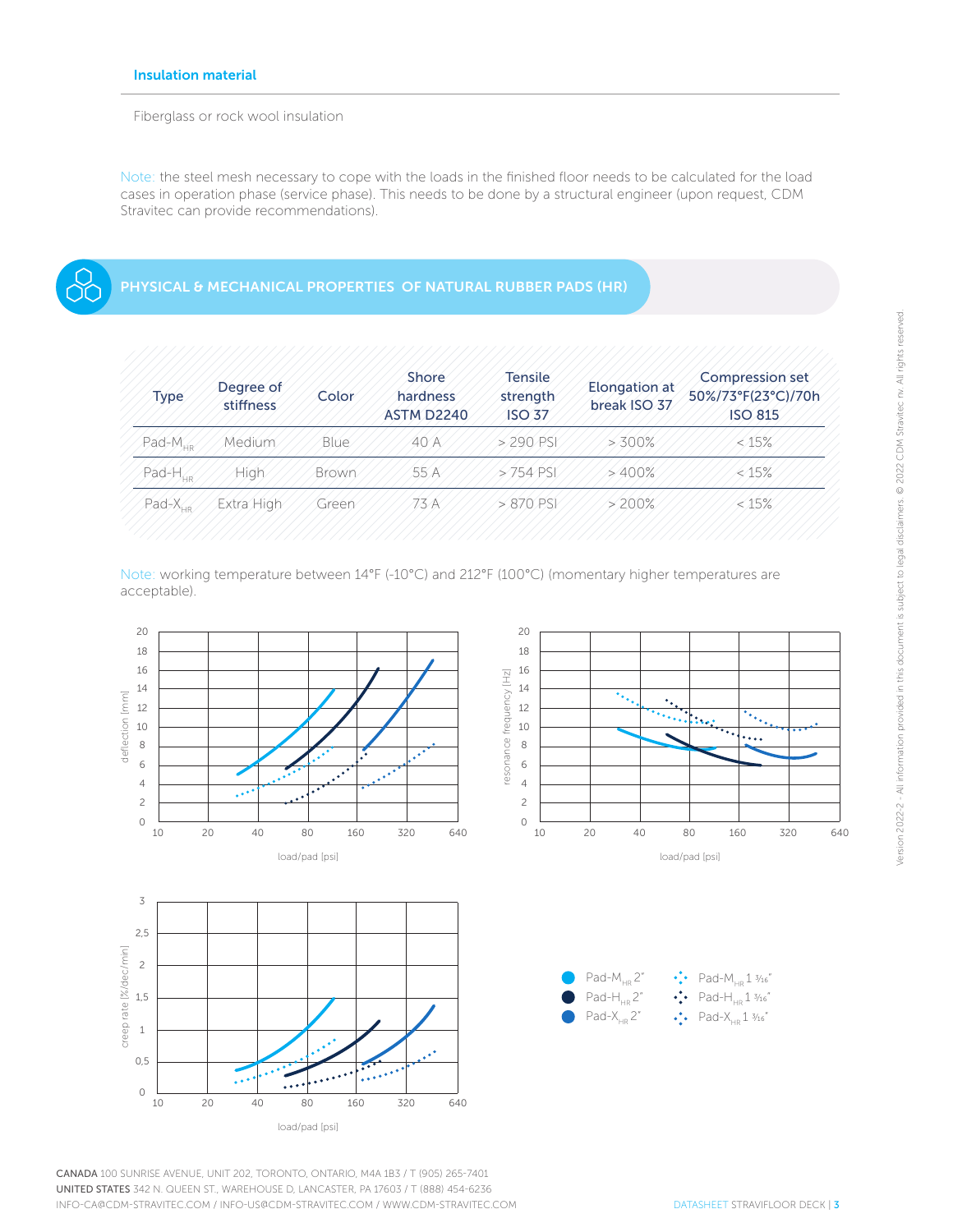#### Test report LA.170209.R02 by Level Acoustics&Vibration<sup>(1)</sup> - Test Setup

- 1. Structural floor: 5.5" (140 mm) reinforced concrete slab
- 2. Pad-L<sub>HR</sub> 2" (50 mm) + metal channel
- 3. Mineral wool 1.57" (40 mm)
- 4. Floating floor: deck + 2" (50 mm) concrete



#### Acoustical Isolation



Frequency [Hz]

| $\cdot$ R <sub>o</sub> (bare slab)   | <b>Bare Slab</b>    | System              | <b>Bare Slab</b>   | System             |
|--------------------------------------|---------------------|---------------------|--------------------|--------------------|
| $\cdot$ L <sub>n.0</sub> (bare slab) | $\parallel$ C $(3)$ | $\mathsf{HC}^{(3)}$ | STC <sup>(2)</sup> | STC <sup>(2)</sup> |
|                                      | つに                  |                     | 55                 | 80                 |

(1) Test report available upon request.

<sup>(2)</sup> Single figure rating determined in accordance with ASTM E413 – 16. <sup>(3)</sup> Single figure rating in accordance with ASTM E989 - 06(2012).